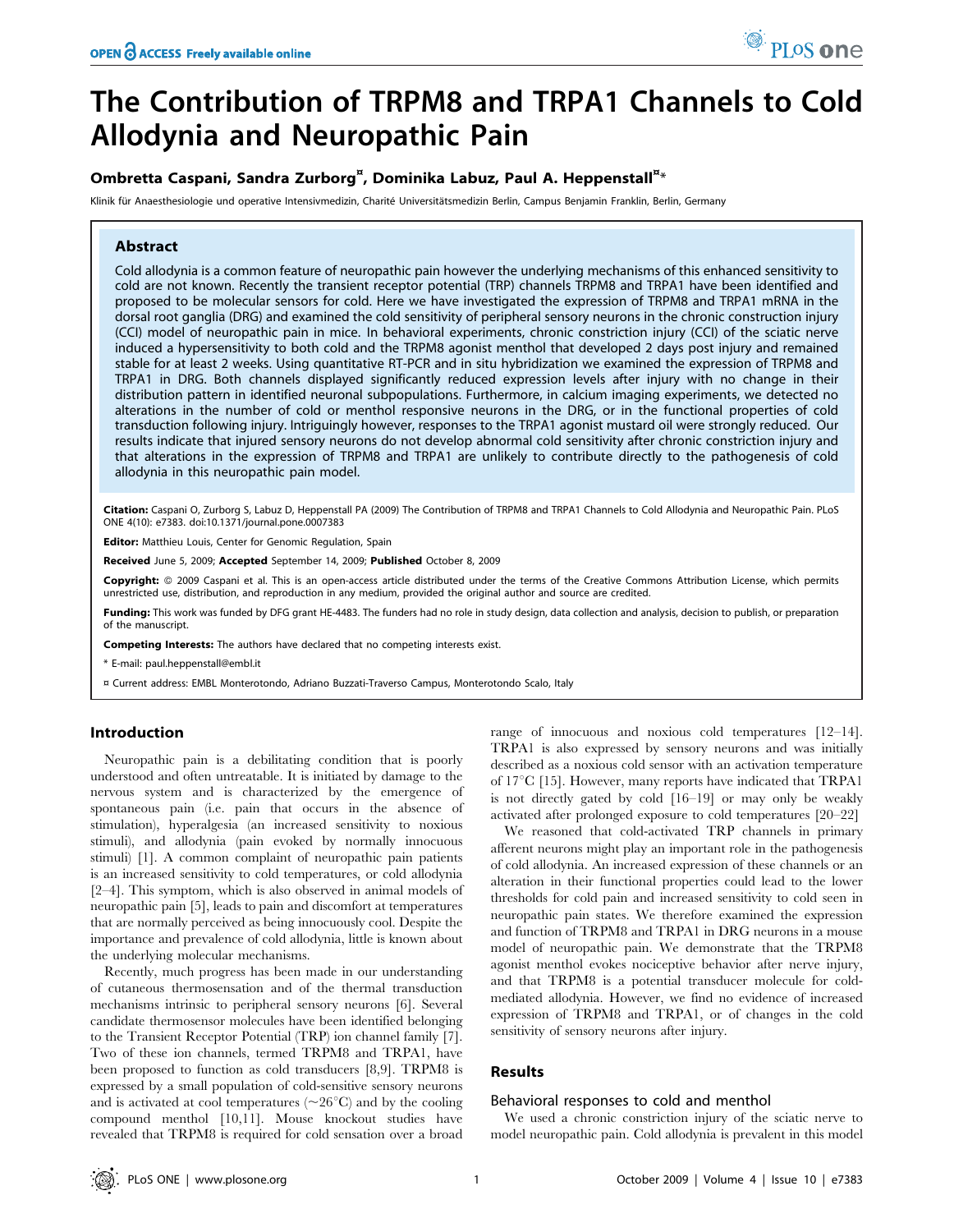[23] and using the acetone test we observed robust behavior such as licking, brushing and flinching of the paw indicative of cold allodynia (Fig. 1a).

The ion channel TRPM8 is the best candidate cold transduction molecule that has been identified to date [12–14]. We therefore investigated whether TRPM8 activation might be important for cold allodynia. We reasoned that if TRPM8 is a receptor for cold-evoked allodynia after injury, then activation of the ion channel with its agonist menthol should also evoke nociceptive behavior.

We applied 40 ul of (-)-menthol or vehicle to the ipsilateral paw of CCI or control mice and monitored behavioral responses (Fig. 1b). Vehicle application did not evoke nociceptive behavior in CCI or control mice. Application of (-)-menthol in control mice led to a small increase in licking duration compared to vehicle, but this was not statistically significant  $(P = 0.0956$ , two-way repeated measure ANOVA). However, application of (-)-menthol in CCI mice led to a significant increase in licking duration  $(P<0.001)$ compared to (-)-menthol control mice, two-way repeated measure ANOVA) that became apparent 2 days after injury and peaked 7 days after injury, paralleling the development of cold allodynia in the acetone test. In addition to licking of the treated paw, CCI mice also displayed behaviors such as flinching of the paw and brushing of the affected area that also developed with a similar time course to cold-evoked behavior. This suggests that activation of TRPM8 after nerve injury, either by (-)-menthol or cold, can evoke nociceptive behavior.

## TRPM8 and TRPA1 expression levels after nerve injury

Injury-induced alterations in the number of cold transduction molecules in sensory neurons could underlie the development of cold allodynia. We therefore examined gross expression levels of TRPM8 and TRPA1 mRNA in DRG of injured neurons using qRT-PCR. We detected a relatively low level of mRNA for TRPM8 and TRPA1 in the DRG of control mice (TRPM8,  $106400$  copies/ $\mu$ g total RNA, TRPA1, 280900 copies/ $\mu$ g RNA) which correlates well with the selective expression of these channels within small subpopulations of neurons. After injury, the expression level of the channels was slightly decreased,

reaching statistical significance on day 14 for TRPM8 (Fig. 2a) and on day 7 and 14 for TRPA1 (Fig. 2b). We investigated the relevance of these small reductions by comparing them to the expression of the neuropeptide galanin as a positive control. Galanin has been shown to be strongly up-regulated after nerve injury [24] and indeed in our experiments we measured a considerable increase in galanin mRNA levels at 7 and 14 days post CCI (Fig. 2c). This demonstrates that the CCI model and qRT-PCR technique used here are feasible methods for measuring injury induced alterations in mRNA levels.

Because TRPM8 and TRPA1 displayed a reduced expression after injury we reasoned that another cold-sensitive ion channel might be upregulated instead. We thus performed qRT-PCR experiments on the background  $K^+$  channel TREK-1 which has been demonstrated to be thermosensitive [25]. However, similar to TRPM8 and TRPA1, this mRNA was also expressed at a lower level after injury (Fig. 2d).

It is also possible that changes in cold channel mRNA expression levels are species dependent. We therefore examined TRPM8 and TRPA1 expression in the rat after CCI injury. We also investigated changes in individual L4 and L5 ganglia to ensure that pooling of L3-L5 ganglia was not masking a potential increase in expression. However in agreement with our results from mice, TRPM8 and TRPA1 did not show upregulation after nerve injury (Fig. 2e and f).

# Distribution of TRPM8 and TRPA1 mRNA after nerve injury

We examined the expression of TRPM8 and TRPA1 mRNA in more detail using in situ hybridization of mouse DRG sections. This technique allowed us to identify the neuronal subtype expressing each channel.

To this end we employed a double-labeling technique utilizing antibodies against calcitonin gene related peptide (CGRP) and neurofilament 200 kDa (NF200) to identify peptidergic nociceptors and myelinated neurons, respectively, and fluorescently labeled IB4 to detect non-peptidergic nociceptors [26–28]

We detected TRPM8 mRNA in approximately 7% of neurons within the DRG. This was reduced to  $\sim$  5%, 7 and 14 days post



Figure 1. Time course of cold and (-)-menthol sensitivity following sciatic nerve ligation. (a) Cold sensitivity assessed by acetone response score where 0 = no response, 0.5 = licking, 1 = flinching and brushing of the paw, 2 = strong flinching, 3 = strong flinching and licking. Circles, CCI operated animals (n = 6) and triangles, control animals (n = 6). \*P<0.05 CCI against control, two-way repeated measures ANOVA followed by Student-Newman-Keuls test. (b), Menthol evoked paw licking duration. Filled circles, CCI operated mice treated with (-)-menthol (250 mM). Open circles, CCI mice with vehicle (90%DMSO, 10% PBS). Filled triangles, control mice (-)-menthol. Open triangles, control mice vehicle. All values are mean±SEM. \*P,0.05 CCI (-)-menthol against control (-)-menthol, two-way repeated measures ANOVA followed by Student-Newman-Keuls test. doi:10.1371/journal.pone.0007383.g001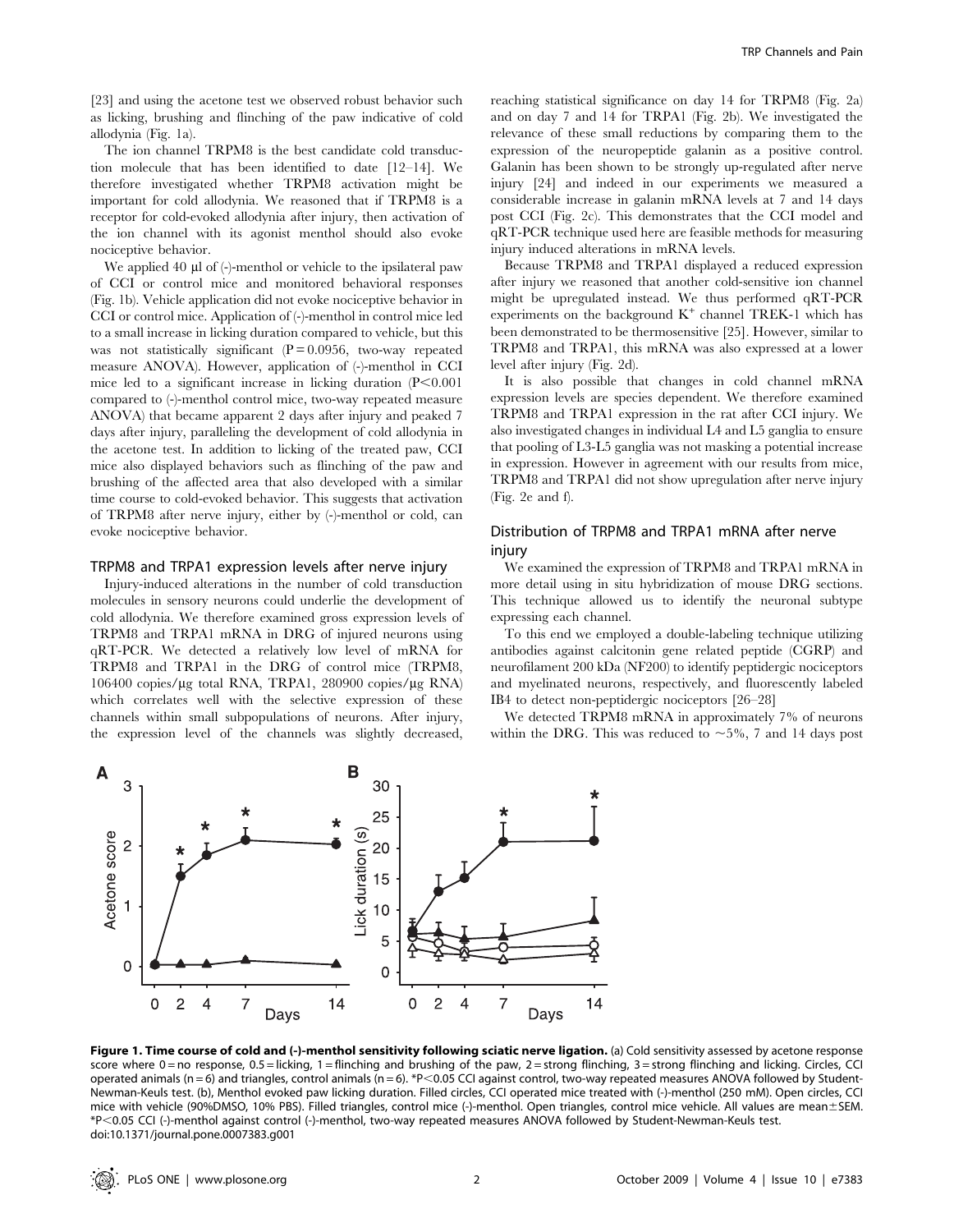

Figure 2. Quantitative reverse-transcription PCR. mRNA levels for (a), TRPM8 (b), TRPA1 (c), galanin, and (d) TREK-1 in the mouse. Levels are expressed relative to GAPDH in control animals and at 2, 7 and 14 days after surgery. I indicates ipsilateral to the injury, C, contralateral. (e) qRT-PCR for TRPM8 and (f) TRPA1 in the rat at 14 days post injury. L4 and L5 indicate respective ganglia. \*P<0.05 ipsilateral versus contralateral, paired T-test. All values are mean $\pm$ SEM (n = 6 animals for each group). doi:10.1371/journal.pone.0007383.g002

injury (Table 1). TRPM8 was co-expressed in very few CGRPpositive peptidergic neurons (Fig. 3a) and essentially no IB4 positive non-peptidergic neurons (Fig. 3b) or NF200 containing myelinated neurons (Fig. 3c). Co-expression of TRPM8 with any of the markers did not change after injury (Table 1).

TRPA1 mRNA expression was also significantly reduced following nerve injury (Table 2). The majority of TRPA1 positive cells were co-labeled with IB4, with additional expression in some CGRP-expressing neurons and almost no expression in NF200 labeled cells (Fig. 3d–f, Table 2). Intriguingly the reduction in

TRPA1 expression was seen exclusively in the IB4-positive neurons, with no change in the number of TRPA1 plus CGRP or TRPA1 plus NF200 positive cells (Table 2).

In order to study the regulation of TRPA1 mRNA in another model, we also examined its expression during inflammatory pain. We injected Complete Freund's Adjuvant (CFA) into the hind paw to induce inflammation and assessed the expression of TRPA1 mRNA 48 hours later. In contrast to the reduction in expression seen following nerve injury, we found no difference in the number of cells expressing TRPA1 after CFA injection (Table 3).

Table 1. Distribution of TRPM8 mRNA in the DRG after nerve injury.

|             | TRPM8 mRNA                  | <b>TRPM8 + CGRP</b>     | <b>TRPM8 + IB4</b> | <b>TRPM8 + NF200</b> |
|-------------|-----------------------------|-------------------------|--------------------|----------------------|
| Control     | $6.6 \pm 0.4$ (796/12276)   | $0.2 \pm 0.1$ (8/5283)  | 0(2/4356)          | 0(0/2637)            |
| 7 day Ipsi  | $4.5 \pm 0.3$ * (638/14523) | $0.1 \pm 0.1$ (6/3047)  | 0(1/5998)          | 0(1/5478)            |
| 14 day Ipsi | $4.6 \pm 0.2$ * (725/15947) | $0.2 \pm 0.1$ (12/7621) | 0(0/4790)          | 0(1/3536)            |

Table showing the percentage (±SEM, n = 6 mice per group) of neurons in the DRG expressing TRPM8 alone and co-localized with CGRP, IB4 or NF200. Numbers in brackets indicate the total number of neurons counted.

\*P,0.05 compared to control, T-test.

doi:10.1371/journal.pone.0007383.t001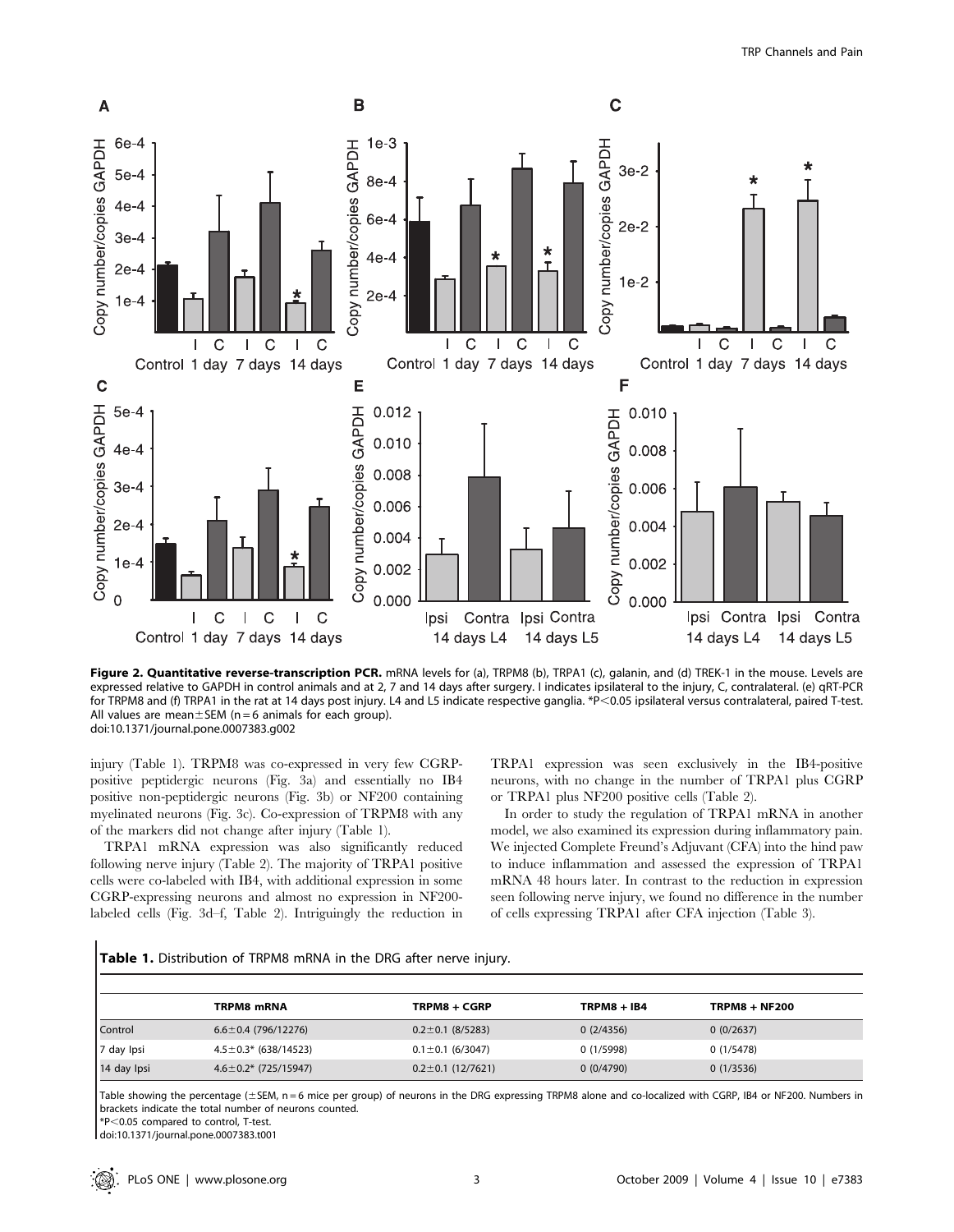

Figure 3. Distribution of TRPM8 and TRPA1 in identified neuronal subpopulations in DRG. Combined in situ hybridization of TRPM8 (red) with (a), immunohistochemistry (green) for CGRP, (b), IB4 and (c), NF200. TRPA1 mRNA expression (red) with (d), CGRP, (e), IB4 and (f), NF200 (green). Scale bar 40 um.

doi:10.1371/journal.pone.0007383.g003

Our in situ hybridization data is in broad agreement with our qRT-PCR data and shows that TRPM8 and TRPA1 mRNA are down-regulated in the DRG following nerve injury. Furthermore, there is no evidence of de novo synthesis of channel mRNA amongst the different subpopulations of sensory neurons, suggesting that a ''phenotypic switch'' in cold-sensing neurons is not a mechanism for cold allodynia.

# Functional properties of cold-sensitive sensory neurons after nerve injury

We used  $Ca^{2+}$  microfluorimetry from acutely isolated mouse DRG neurons to measure functional properties of cold-sensitive neurons after nerve injury. TRP channel expression remains constant for a period of hours after dissociation [29], therefore all experiments were performed within 3 hours of plating cells.

Our aim here was to determine the number of cold responsive cells in the DRG and to identify whether they contained TRPM8 or TRPA1 as potential transduction molecules. Figure 4 shows a typical experiment in which sensory neurons were tested for responses to cold, mustard oil (a TRPA1 agonist) and KCl. In this example, 3 of 12 neurons responded robustly to cold, 5 of 12 responded to mustard oil (and therefore presumably expressed TRPA1), and 1 of 12 cells responded to both stimuli. Similar experiments were performed using (-)-menthol to identify TRPM8 positive neurons.

We analyzed a total of 3655 cells from control, 7 day and 14 day post-injury mice. Cells sizes had a similar distribution in each group indicating that we were not sampling from different populations (Fig. 5a). In control animals we found that  $30\pm5\%$ of all DRG neurons responded to cooling,  $14\pm2\%$  responded to 100  $\mu$ M (-)-menthol and 45±2% of cells responded to mustard oil (Fig. 5b–e). After nerve injury, we observed no change in the proportions of cells responding to cold or to a range of concentrations of (-)-menthol (Fig. 5b, c, d). However, in agreement with our expression analysis, the number of cells responding to mustard oil was strongly reduced at days 7 and 14 post CCI (Fig. 5e) (although the amplitude of individual responses was not changed). Additionally, we investigated mustard oil responses in the CFA model of inflammation and at 48 hours post injection there was no change in the number of cells responding to

Table 2. Distribution of TRPA1 mRNA in the DRG after nerve injury.

|          | TRPA1 mRNA                   | TRPA1 + CGRP             | $TRPA1 + IB4$               | <b>TRPA1 + NF200</b>    |
|----------|------------------------------|--------------------------|-----------------------------|-------------------------|
| Control  | $28 \pm 1.2$ (2678/9958)     | $2.5 \pm 0.4$ (66/2688)  | $25.3 \pm 1.9$ (766/2805)   | $0.6 \pm 0.2$ (21/4465) |
| 7d Ipsi  | $19.6 \pm 2.2$ * (1642/8514) | $2.1 \pm 0.3$ (57/2636)  | $19 \pm 1.7$ * (484/2089)   | $0.7 \pm 0.1$ (29/3789) |
| 14d Ipsi | $20.7 \pm 1.7$ * (1763/8834) | $3.1 \pm 0.3$ (154/4914) | $17.4 \pm 2.2^*$ (422/1729) | $0.7 \pm 0.2$ (17/2191) |

Table showing the percentage (mean±SEM, n = 6 mice per group) of neurons in the DRG expressing TRPA1 alone and co-localized with CGRP, IB4 or NF200. Numbers in brackets indicate the total number of neurons counted.

\*P,0.05 compared to control, T-test.

doi:10.1371/journal.pone.0007383.t002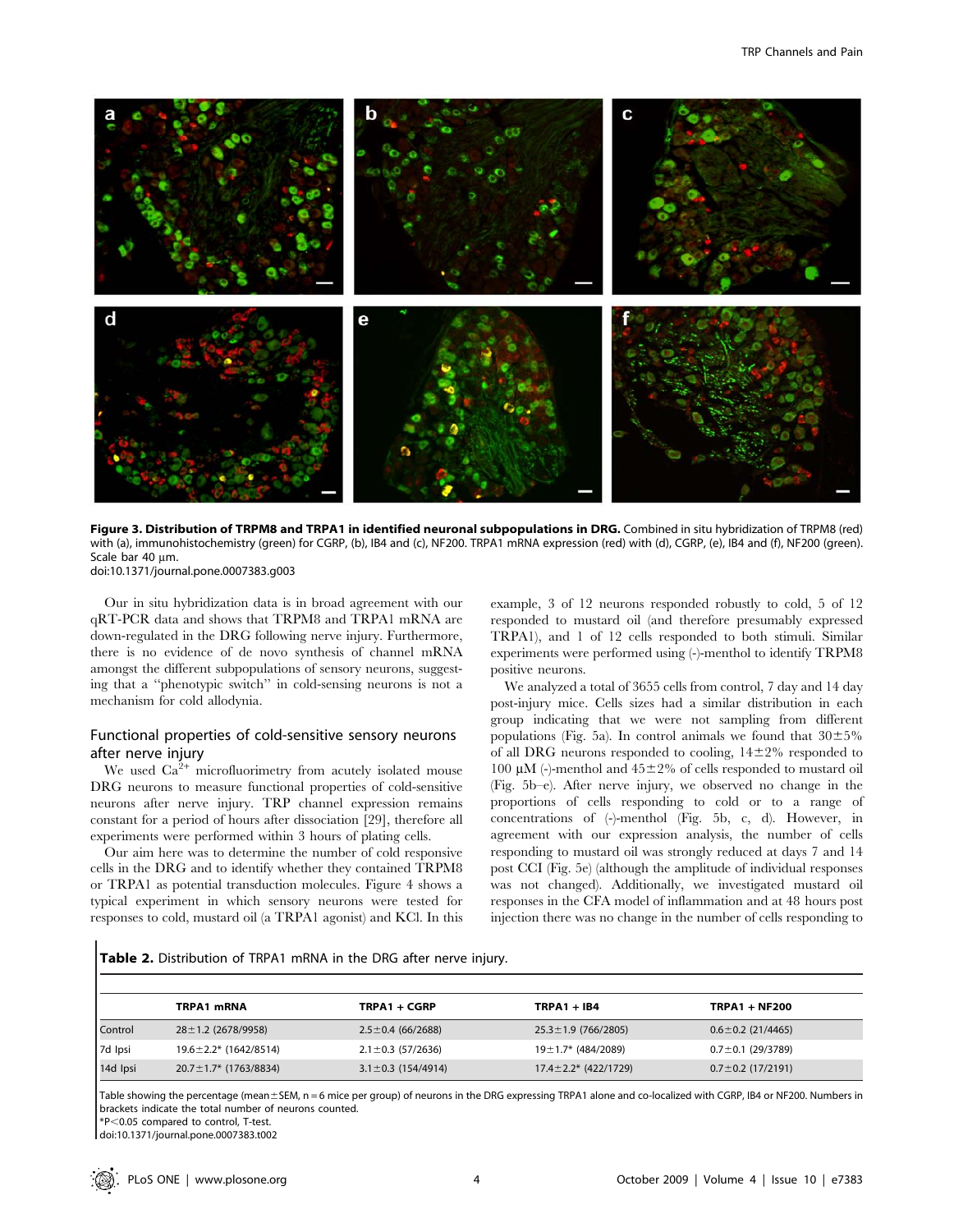Table 3. Distribution of TRPA1 mRNA in the DRG after inflammation.

| TRPA1 mRNA                 | TRPA1 + CGRP                |
|----------------------------|-----------------------------|
| $31.3 \pm 1.3$ (2738/8558) | $3.18 \pm 0.4$ (238/8558)   |
| 32.04 ± 0.9(4071/12601)    | $3.69 \pm 0.31$ (433/12601) |
|                            |                             |

Table showing the percentage of neurons in the DRG expressing TRPA1 alone and co-localized with CGRP in control and CFA injected mice ( $\pm$ SEM, n = 3 mice per group). Numbers in brackets indicate the total number of neurons counted. doi:10.1371/journal.pone.0007383.t003

mustard oil (Fig. 5f). However, we did observe significantly larger mustard oil evoked responses in CFA-treated inflamed mice compared to control mice (Fig. 5g).

Our  $Ca^{2+}$  imaging analysis allowed us to define different subpopulations of cold-responsive neurons based upon their (-) menthol and mustard oil sensitivity. We observed a strong association between (-)-menthol sensitivity and cold activation such that  $72\pm8$  percent of all (-)-menthol responding neurons were also responsive to cold ( $\sim$ 9% of all neurons in the DRG responded to both (-)-menthol and cold and this value did not change after injury (Fig. 5h)). In contrast, mustard oil and cold sensitivity showed little correlation. Only  $18\pm2\%$  of mustard oil sensitive neurons responded to cold  $(8\pm1\%$  of all DRG neurons) and this value was further decreased 7 days following injury  $(2\pm1\%$  of all neurons). The lack of overlap between mustard oil and cold sensitivity argues against a role for TRPA1 in cold sensation both in control animals and following nerve injury. We therefore continued our analysis by classifying cold sensitive neurons as either menthol-sensitive or menthol-insensitive (Fig. 5i).

Sensory neurons can be classified by their cell size with smaller neurons  $(< 25 \mu m$  in the mouse) being predominantly nociceptive. We measured cell soma diameters in cold-sensitive cells and observed an average value of  $18.8 \pm 0.4$  µm in the mentholsensitive population and  $19.5 \pm 1.1$  µm in the menthol-insensitive population. Mustard oil responsive neurons were significantly larger with a diameter of  $23\pm1.3$  µm (p<0.05 Mann-Whitney-Utest) demonstrating the lack of functional overlap with cold sensing

neurons. None of these values changed after nerve injury supporting our expression analysis and confirming that a novel population of cold sensory neurons does not emerge after CCI.

We also measured functional properties of cold-responsive neurons such as their activation temperature thresholds and the maximum amplitude of response to cold, menthol and mustard oil. Table 4 shows that temperature thresholds were similar in menthol-sensitive and menthol-insensitive neurons and that this value did not change after CCI. The size of the response was significantly larger in menthol-sensitive and mustard oil responsive neurons compared to menthol-insensitive cold neurons  $(P = 0.02)$ and  $P = 0.01$  respectively, two-way ANOVA), although again, this was not altered post injury.

#### Discussion

In the present study we explored the role of the ion channels TRPM8 and TRPA1 in the development of cold allodynia following nerve injury. We show that menthol evokes nociceptive behavior after injury that parallels the emergence of cold-evoked hypersensitivity. We examined the expression of TRPM8 and TRPA1 in the DRG, and analyzed the receptive properties of cold sensitive sensory neurons post-injury. Unexpectedly, we observed a reduction in the expression of the TRP channel mRNA and no difference in the functional properties of cold sensitive DRG cells. Our results suggest that cold allodynia does not arise directly from changes in TRP channel expression.

## Menthol evokes nociceptive behavior post-injury

The psychophysical effects of menthol have been well documented in humans. Menthol is known for its ability to evoke a cooling sensation when applied to the skin [30–32], and high concentrations (30–40% w/v) produce burning pain and cold hyperalgesia [33–35]. There are fewer studies addressing the in vivo effects of menthol in animal models, presumably because of the difficulty in designing behavioral assays to assess innocuous stimuli, and because higher nociceptive concentrations of menthol induce ataxia when injected in mice [14].

In our experiments, we applied 250 mM  $(3.9\% \text{ w/v})$  (-)-menthol to a localized area of the hind paw. We observed no ataxia and



Figure 4. Representative recordings of Ca<sup>2+</sup> transients in DRG neurons from control mice. Responses to (a), cooling, (b), mustard oil and (c), KCl (note different Y-axis scale for KCl). doi:10.1371/journal.pone.0007383.g004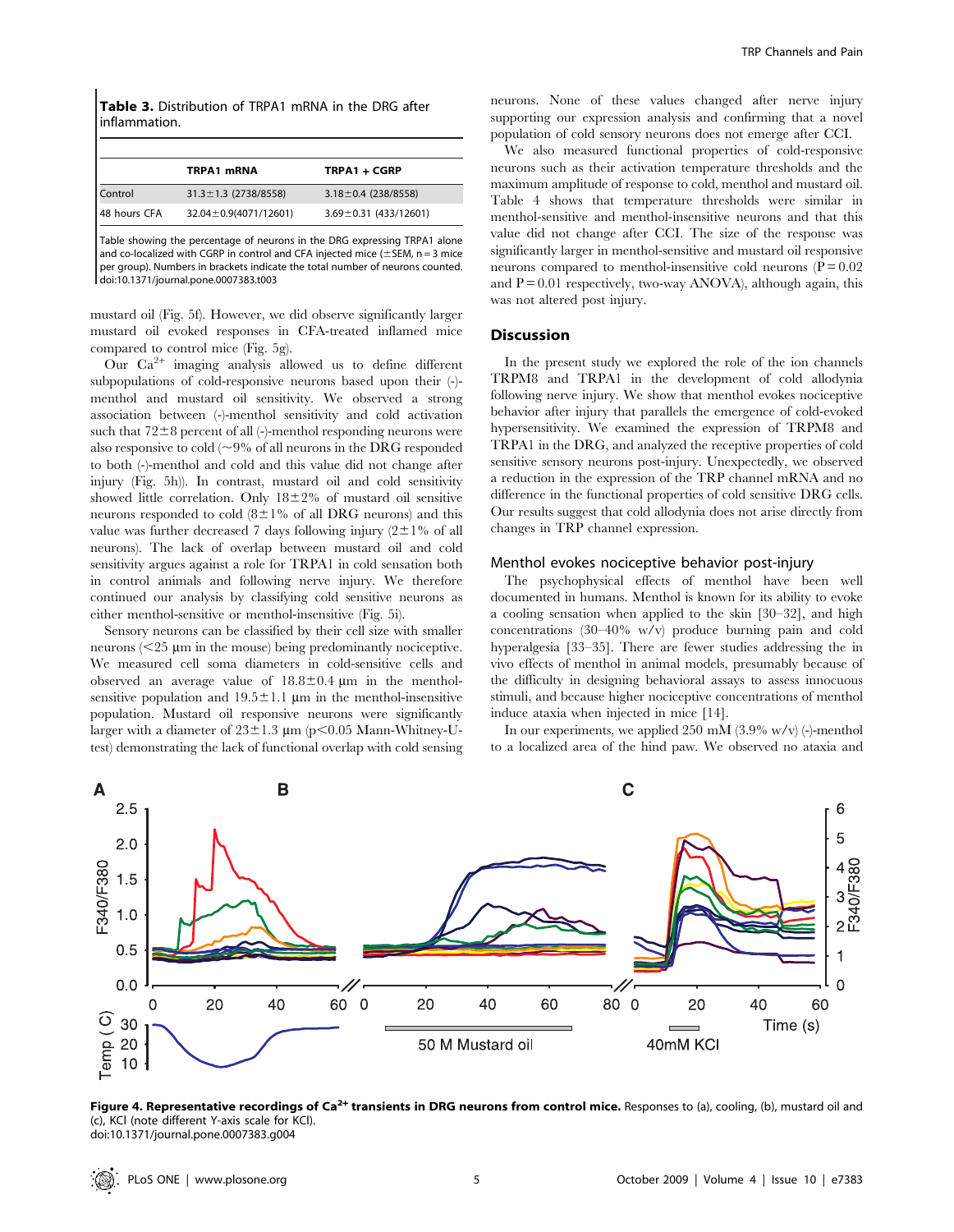

Figure 5. Proportions of cold, (-)-menthol and mustard oil responsive DRG neurons in control animals, at 7 and 14 days post-CCI and at 48 hours post CFA. (a), Cell-size histogram in control mice and in mice at 7 and 14 days post CCI injury. (b), Percentage of cold-responsive neurons in the DRG (n = 6–15 mice). (c), Percentage of neurons responsive to 100  $\mu$ M menthol (n = 6–15 mice). (d), Concentration-response profile for menthol. (e), Percentage of mustard oil-responsive neurons (n = 3 mice in each group). (f), Percentage of neurons responding to mustard oil in DRG<br>ipsilateral and contralateral to CFA injection (n = 3 mice). (g), Maximum a injection. (h), Percentage of neurons in the DRG responsive to both (-)-menthol and cold (n = 6–11). (i), Percentage of neurons in the DRG insensitive to (-)-menthol but responsive to cold (n = 6-11). I indicates ipsilateral to the injury, C contralateral. \*P<0.05 ipsilateral versus contralateral, paired Ttest. All values are mean $\pm$ SEM doi:10.1371/journal.pone.0007383.g005

indeed control mice behaved in much the same way as vehicle treated animals. After nerve injury however, the same concentration of (-)-menthol evoked strong nociceptive responses that developed with a time course similar to acetone-induced cold behavior. This indicates that activation of TRPM8 in CCI mice triggers nociceptive behavior and that TRPM8 might be a key component of cold hypersensitivity. In agreement, Colburn et al. (2007) reported that TRPM8 knockout mice display reduced acetone responses after nerve injury, suggesting that in neuropathic pain states TRPM8 acts as the predominant sensor for cool-evoked pain.

Menthol is also known to have analgesic actions in a number of painful conditions. A recent report demonstrated that activation of TRPM8 by (-)-menthol and other agonists led to marked analgesia in the CCI model of neuropathic pain in rats [36]. One major difference between that study and ours was that considerably lower concentrations of (-)-menthol were used (4 mM compared to

 $\circledR$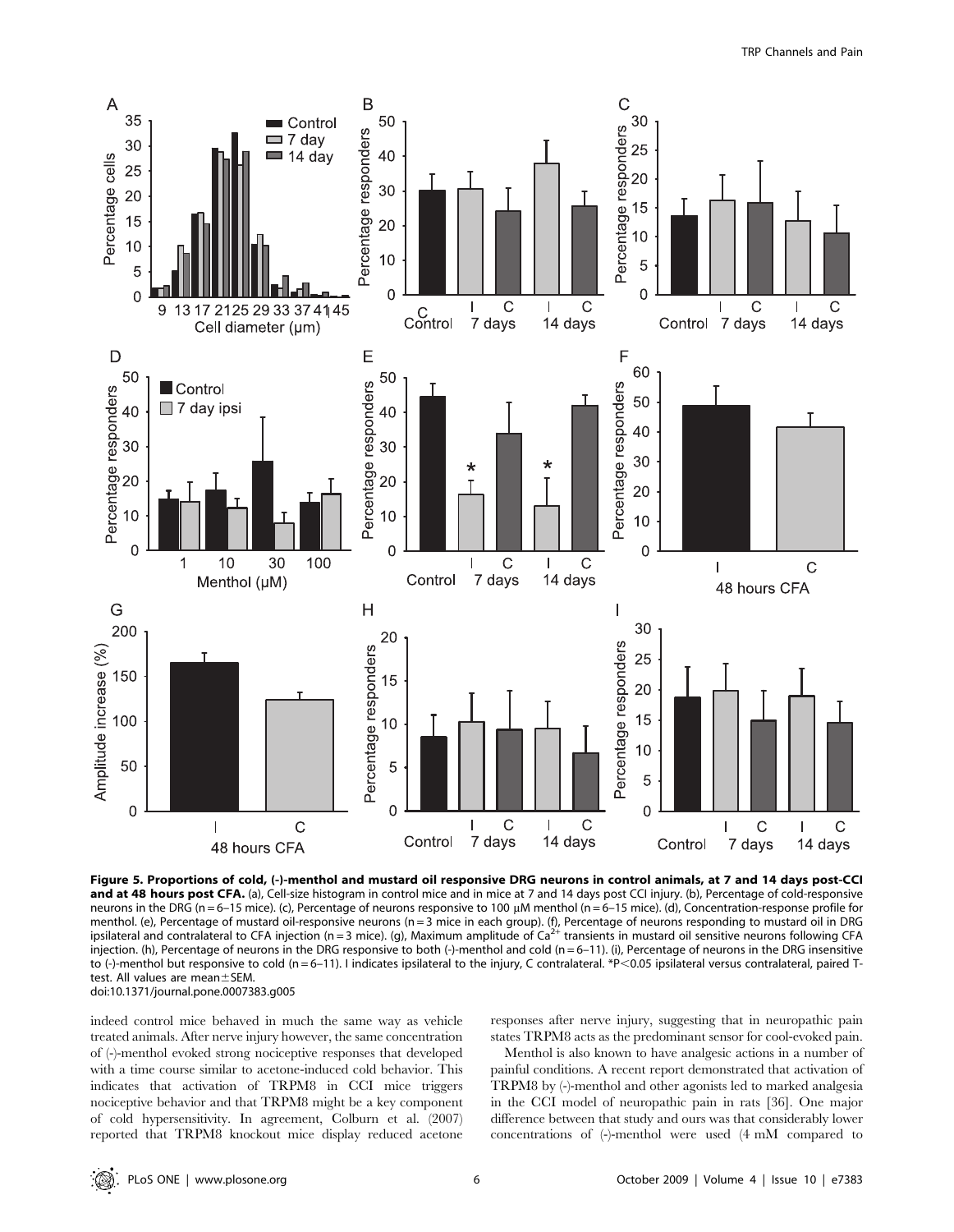**Table 4.** Temperature threshold and amplitude of  $Ca<sup>2+</sup>$  transients in DRG neurons after nerve injury.

|             | <b>Temperature threshold</b> |                          | Maximum response   |                   |                    |  |  |
|-------------|------------------------------|--------------------------|--------------------|-------------------|--------------------|--|--|
|             | <b>MS</b>                    | MI                       | Cold MS            | Cold MI           | <b>Mustard Oil</b> |  |  |
| Control     | $20.3 \pm 0.9^{\circ}$ C     | $18 \pm 2^{\circ}$ C     | $110.9 \pm 17.2\%$ | $58.9 \pm 15.1\%$ | $108.1 \pm 16.7\%$ |  |  |
| 7 day Ipsi  | 19.4 $\pm$ 2 $\degree$ C     | $16 \pm 1.3^{\circ}$ C   | $116.3 \pm 26.1\%$ | $51.4 \pm 7.13\%$ | $92.1 \pm 7\%$     |  |  |
| 14 day Ipsi | $21.5 \pm 2^{\circ}$ C       | $16.3 \pm 1.1^{\circ}$ C | $66.6 \pm 21.6%$   | $43.9 \pm 5.8\%$  | $86.6 \pm 28.8\%$  |  |  |

Table showing the temperature threshold and maximum amplitude of  $Ca<sup>2+</sup>$  responses (percent increase from baseline) in menthol sensitive (MS) and menthol insensitive (MI) cold neurons and in mustard oil responsive neurons (mean $\pm$ SEM). doi:10.1371/journal.pone.0007383.t004

250 mM used here). It is therefore likely that low concentrations of (-)-menthol (4 mM) evoke anti-nociception, while higher concentrations (250 mM) are pro-nociceptive after injury. Intriguingly, in healthy human volunteers, concentrations similar to the one used here (320 mM–630 mM) induce a cooling sensation [30,32], whereas concentrations of 1.9 M–2.6 M are required to evoke pain [33–35]. An important question is whether the concentration of menthol required to evoke pain is also lowered in neuropathic pain patients.

# Nerve-injury induced changes in the expression of TRPM8 and TRPA1

Several studies have examined the expression of TRPM8 and TRPA1 mRNA in rat models of neuropathic pain. mRNA transcripts were reported to be weakly up-regulated in DRG when measured using a ribonuclease protection assay [37], and TRPA1 mRNA was found to be down-regulated in injured neurons, but up-regulated in uninjured neurons in the L5 spinal nerve ligation (SNL) model [38]. However, using the same model, another study reported down-regulation of both TRPA1 and TRPM8 in injured neurons and no change in expression in the uninjured ganglion [39]. At the protein level, the number of cells expressing TRPM8 immunoreactivity is increased in the CCI model [36,40]. Interestingly, we observed that TRPA1 was predominantly expressed in IB4 positive neurons and that it was in this population of neurons that TRPA1 expression was lost after injury. Previous studies have demonstrated that IB4 binding is strongly reduced in injured neurons following SNL in the rat [41] suggesting that loss of this population contributes to the reduction in TRPA1 expression.

One common feature of these studies and of our results is that injury induced changes in the expression of TRPA1 or TRPM8 were relatively minor, especially when compared to molecules such as galanin. Moreover, Obata et al. (2005) reported that TRPA1 up-regulation was only detected in uninjured neurons in the SNL model. It was argued that this selective increase in TRPA1 expression in the uninjured L4 DRG underlied the emergence of cold hypersensitivity. However, we and others [39] detected no up-regulation of TRPA1 in either injured or uninjured neurons after nerve injury, but were still able to measure robust cold allodynia.

We also considered the possibility that species differences between rats and mice might account for this discrepancy. We repeated our qRT-PCR experiments in rats and took the additional step of measuring from individual L4 and L5 ganglia to increase sensitivity. However, in agreement with our results in mice, we were unable to detect an upregulation in TRP channel expression in either ganglia following injury. This suggests that cold hypersensitivity in neuropathic pain is not always dependent upon increased expression of TRPA1 and TRPM8 in DRG.

#### Cold sensitivity of sensory neurons after nerve injury

We identified TRPM8 positive neurons by applying (-)-menthol to dissociated DRG cells. Interestingly, the number of cells responding to  $100 \mu M$  menthol in culture was greater than expected from our expression analysis and about a quarter of all menthol-sensitive neurons did not respond to cold. One explanation for this is that menthol is not selective for TRPM8. Indeed, menthol has been demonstrated to evoke  $Ca^{2+}$  release from intracellular stores via a TRPM8-independent pathway [42], and to activate TRPA1 at lower concentrations [43,44]. We observed a similar trend in experiments where we used lower concentrations of menthol (Fig. 5d). For example at  $30 \mu M$ menthol, a reduction in the number of responders was evident in neuropathic animals, paralleling our TRPA1 results. Thus a TRPM8 independent mechanism could account for some of the menthol responsive cells observed here.

TRPA1 containing neurons were identified by their response to mustard oil and in these cells we observed no correlation between cold and mustard oil sensitivity. We applied cold stimuli as low as  $8^{\circ}$ C (well below the proposed temperature threshold for TRPA1 [15,21]) but were unable to activate the majority of mustard oil sensitive neurons (over 80%). It is possible that the duration of our cold stimulus (30 seconds) was not sufficient to activate TRPA1 since it has been reported that prolonged cooling is required to evoke a response [22]. We recently reported that TRPA1 is activated by intracellular  $Ca^{2+}$  and that cold sensitivity occurs indirectly through an increased  $Ca^{2+}$  concentration in HEK293 cells [19]. However, cold does not evoke a general increase in  $Ca^{2+}$ concentration in sensory neurons (as occurs in HEK293 cells), thus even an indirect role for TRPA1 in acute cold sensation seems unlikely. Consequently, we did not examine behavioral responses to mustard oil in CCI mice and we continued our functional analysis by designating cold responsive neurons as either mentholsensitive, or menthol-insensitive as has been reported in previous studies [45-47].

Intriguingly, we found that the number of mustard oil responsive cells was strongly reduced after CCI but not changed following CFA injection. It is difficult to gauge the functional significance of TRPA1 down-regulation and its contribution to the pathophysiology of neuropathic pain. However, voltage-gated  $Ca<sup>2+</sup>$  currents are also diminished after nerve injury [48] and this has been proposed to lead to increased excitability in injured sensory neurons via reduced activation of  $Ca^{2+}$  activated  $K^+$  currents. Since TRPA1 is gated by, and is permeable to  $Ca^{2+}$  [19], it is possible that reduced expression of the channel might also contribute to diminished  $Ca<sup>2+</sup>$ currents and enhanced excitability after injury. We also measured the amplitude of responses to mustard oil in neuropathic and inflammatory pain models. In CCI animals there was no alteration, however CFA injection resulted in an increased amplitude. Again this could reflect a change in basal intracellular  $Ca^{2+}$  concentration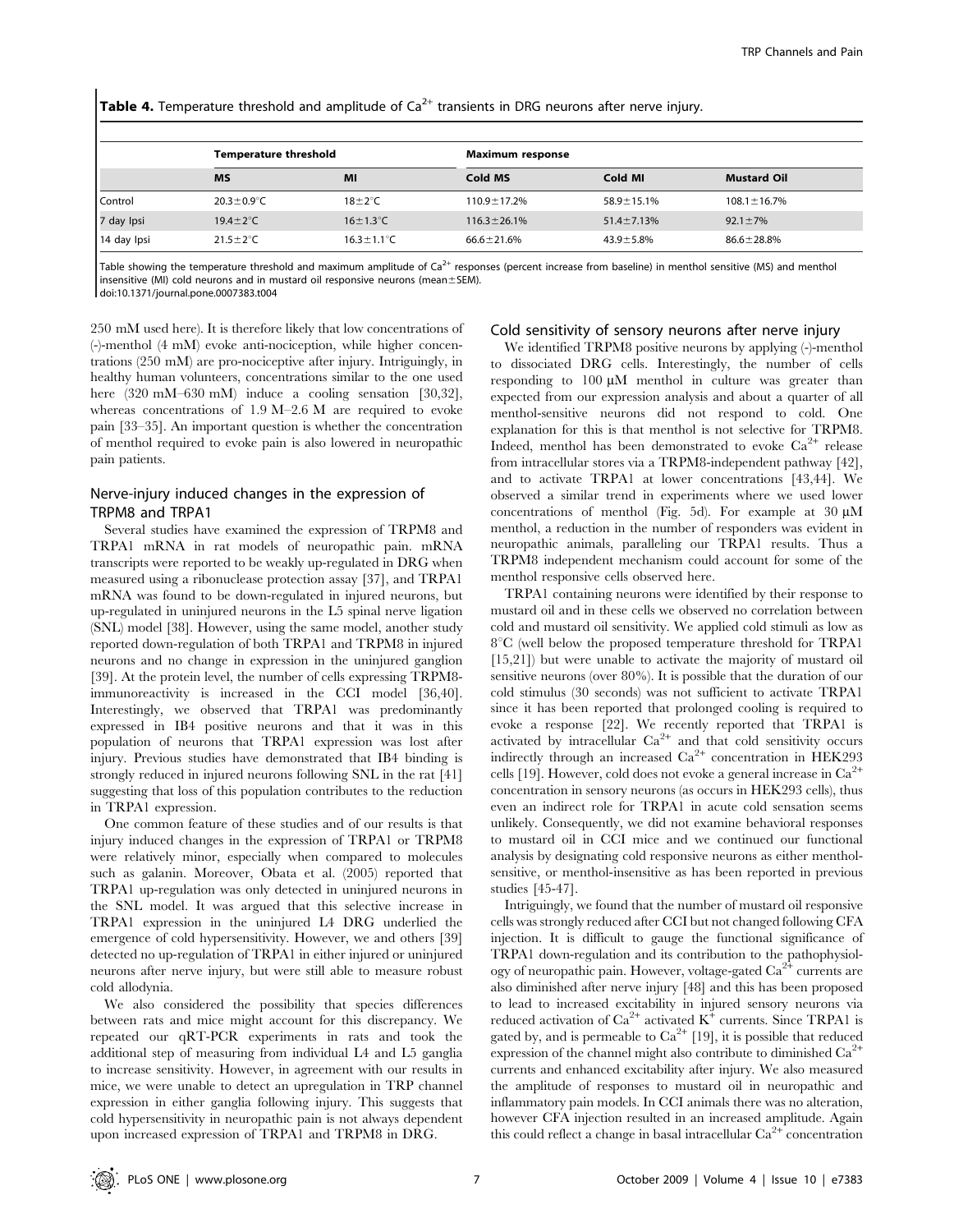in TRPA1 positive neurons during inflammatory pain. An increased level of  $Ca^{2+}$  via activation of  $Ca^{2+}$  signaling pathways by inflammatory mediators would serve to increase the sensitivity of TRPA1 to its agonists [19].

A surprising aspect of our results is that we observed no differences in any parameters of cold sensitivity post-injury. This is in contrast to some studies examining cold sensitivity in the SNL and CCI models or neuropathic pain [40,49,50]. Using the SNL model, it was reported that while cold responses remained constant in injured neurons, a proportion of uninjured neurons of the L4 DRG developed sensitivity to cold after injury. Similarly, in the CCI model a small population of capsaicin-sensitive neurons developed cold sensitivity after injury. These novel populations of cold sensing neurons could potentially contribute to cold allodynia, however our data suggests that this is unlikely to be a universal mechanism for cold hypersensitivity. In support of this, using an experimental neuroma model in mice, Roza et al. [51] demonstrated that cold sensitivity of axotomized fibers does not change from pre-injury levels.

Our data indicate that an alteration in the number of cold sensitive DRG neurons is not a mechanism for cold allodynia in the CCI model of neuropathic pain. However, it does not exclude the possibility that changes in cold sensitivity might occur in the peripheral terminals of sensory neurons. For example, it is possible that CCI alters the transport of cold sensitive channels to the periphery leaving a deficit of mRNA at the level of the DRG. Similarly, alterations in cellular context could shape the response of cold sensitive neurons at their peripheral terminals. Recently Madrid et al. [52] demonstrated a correlation between expression level of  $I_{KD}$  (a current dependent upon Shaker-like Kv1 channels) and threshold of activation by cold. Blocking  $I_{KD}$  shifted the activation threshold of noxious cold activated neurons to higher temperatures and it was argued that a similar mechanism could account for cold allodynia.

In the absence of a peripheral mechanism for cold allodynia, a modification of central processing of cold stimuli after nerve injury could underlie the emergence of cold hypersensitivity. In a recent fMRI study of healthy human volunteers, it was reported that cold allodynia induced by 40% menthol, recruited the bilateral dorsolateral prefrontal cortex and the midbrain to cold pain processing, regions not normally associated with cold sensation [53].

Changes at the spinal cord level could also trigger cold allodynia and several spinal mechanisms such as structural reorganization, central sensitization of dorsal horn neurons, and disinhibition of nociceptive circuitry have been postulated to contribute to neuropathic pain states [1]. Interestingly, a number of human studies have shown that cold pain sensation is under tonic inhibitory control. Thus blockade of myelinated fiber conduction during cooling has been demonstrated to abolish innocuous cold sensation and induce burning and stinging pain rather than coolness [54]. Similarly, fibers transmitting innocuous cold might also exert inhibition, a hypothesis that is supported by the observation that some neuropathic pain patients are unable to perceive cold but report burning pain on cold exposure [55]. Intriguingly, the central terminals of TRPM8 expressing neurons have been demonstrated to overlap with glutamic acid decarboxylase 65 (GAD65) in lamina I of the spinal cord [56]. GAD65 synthesizes the inhibitory enzyme GABA, suggesting that TRPM8 positive cold sensory neurons could form contacts with inhibitory dorsal horn neurons. From our results we are unable to identify the central mechanism of cold hypersensitivity, however it is interesting that we observed decreases in TRPM8 expression. If this were to occur selectively in cool sensing neurons involved in the suppression of cold pain, it could lead to an unmasking of cold nociceptive pathways. A shift in the balance of inhibitory to excitatory input would allow TRPM8 activation, either by menthol or cold, to evoke pain.

### Materials and Methods

#### Surgical procedures

All experiments were conducted on C57/B6 mice or Wistar rats with the approval of the state animal care and use committee (Landesamt für Arbeitsschutz, Gesundheit und Technische Sicherheit Berlin). A chronic constriction injury (CCI) of the sciatic nerve was used to model neuropathic pain. Briefly, the right sciatic nerve was exposed at mid-thigh level under isoflurane anesthesia. 3 loose silk ligatures were tied around the nerve and the incision was closed. For sham controls, the sciatic nerve was exposed but not ligated.

Intraplantar injection of Complete Freunds Adjuvant (CFA) was used to model inflammatory pain. 20  $\mu$  CFA (50  $\mu$ g of desiccated M. Butyricum diluted into 20 µl Incomplete Freunds Adjuvant from Difco Laboratories Detroit, USA) was injected into the right hind paw under brief isoflurane (Rhodia Organic Fine Ltd., Bristol, UK) anesthesia. The inflammation was confined to the right paw throughout the observation period. Animals were killed after 48 hours and tissue was prepared as described below.

#### Behavioral experiments

For all behavioral experiments, mice were habituated to the test procedure for 7 days before surgery. Responses were taken 1 day prior to surgery and at 2, 4, 7 and 14 days postoperative.

The acetone test was used to assess cold allodynia in mice. In this test, evaporative cooling of locally applied acetone is used to evoke nociceptive behavior in CCI mice [57,58]. 40 µl of acetone was applied to the dorsal hind paw ipsilateral to the injury and the behavior was assigned an arbitrary score. A score of 0 indicated no response, 0.5, a licking response, 1, flinching and brushing of the paw, 2, strong flinching, and 3, strong flinching and licking. Behavior was observed during the first 30 seconds after acetone application and measurements were repeated 2 times with a 1 minute interval to obtain a mean value. Dorsal root ganglia from animals displaying cold allodynia were used for qRT-PCR, in situ hybridization and calcium imaging assays.

To assess the effects of menthol on nociceptive behavior in CCI mice,  $40 \mu$ l of  $250 \mu$ M (-)-menthol (Sigma, Germany) dissolved in 90%DMSO and 10%PBS or vehicle alone was applied to the dorsal surface of the ipsilateral hind paw. Mice were observed for 5 minutes and the time spent licking the hind paw was measured. Experiments were repeated in control mice.

#### Quantitative reverse transcription-PCR

Lumbar L3-L6 dorsal root ganglia (DRG) were dissected from CCI and control mice, pooled and total RNA extracted using the RNeasy mini kit (Qiagen, Germany). Samples were quantified using a spectrophotometer (Gene Quant II, Pharmacia Biotech, UK) and reverse transcribed with AMV-reverse transcriptase (Roche, Germany). Quantitative PCR was performed using the Lightcycler system (Roche, Germany) utilizing SYBR green to detect amplification. PCR primers were designed to amplify 400 bp regions from TRPM8, TRPA1, TREK-1, galanin and the housekeeping gene GAPDH as a reference. These primers were tested at a range of annealing temperatures and were found to amplify 1 PCR product as determined by melting curve analysis and agarose gel electrophoresis. A standard concentration curve for each cDNA was constructed from serial dilutions of linearized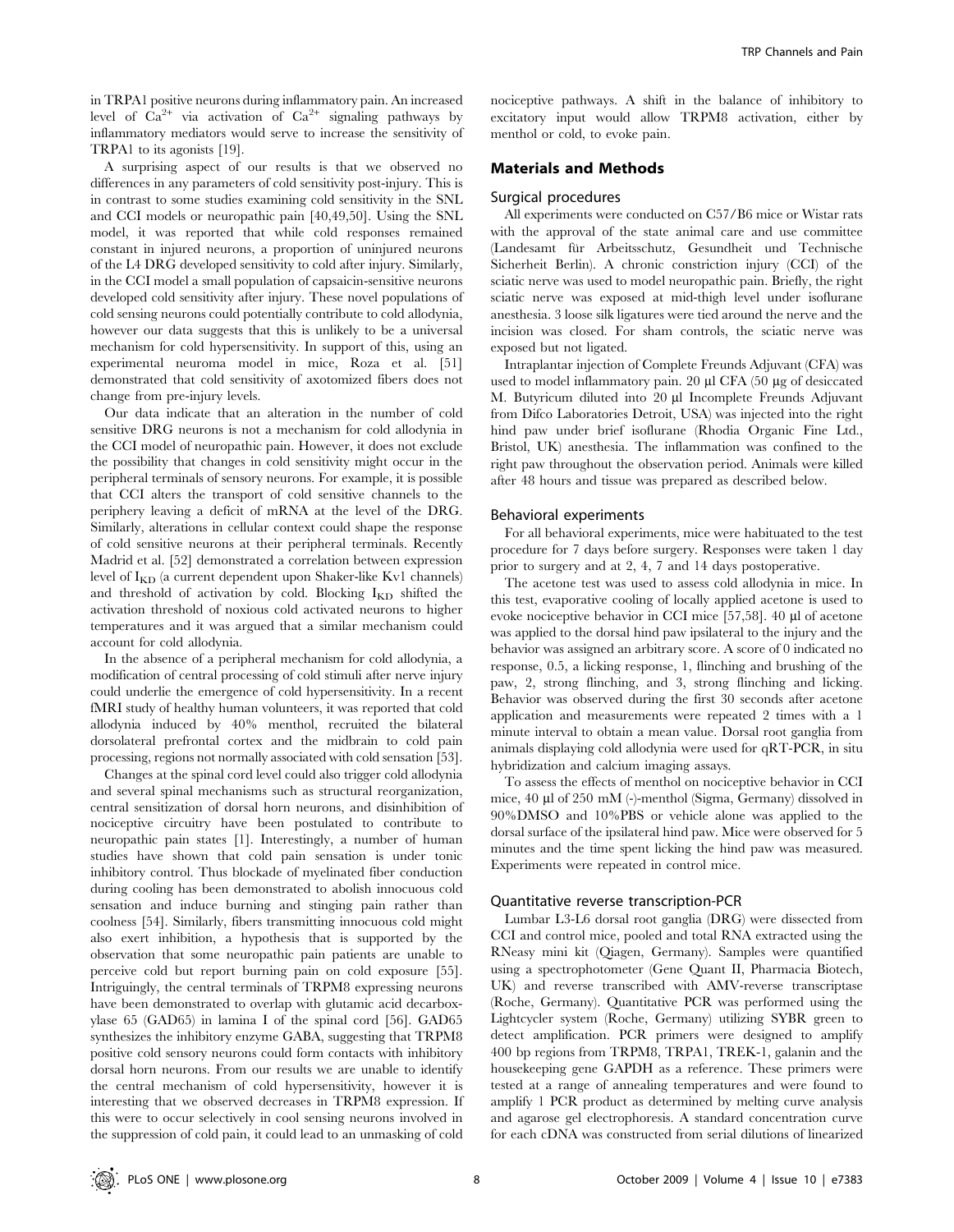plasmid DNA. Experiments were performed in triplicate and data was normalized to GAPDH levels.

In further experiments, individual L4 and L5 ganglia were dissected from control and CCI rats and processed as above for qRT-PCR of TRPM8, TRPA1 and GAPDH mRNA.

#### In situ hybridization and immunohistochemistry

Mouse tissue was fixed by transcardial perfusion of 4% paraformaldehyde (PFA) in PBS. Lumbar L3-L6 DRG were dissected, post-fixed for a further 2 hours in PFA and cryoprotected overnight in 30% sucrose. Non-radioactive in situ hybridization was performed using digoxygenin (DIG) (Roche, Germany) labeled RNA probes on  $10 \mu m$  frozen sections. Antisense probes corresponded to nucleotides 562–1465, 262–808, 673–1087 and full length for TRPA1 and 963–1533, 242–870 and full length for TRPM8. Equivelant sense probes displayed no signal.

Sections were treated with  $1 \mu g/ml$  proteinase K (Sigma, Germany) for 5 minutes, acetylated for 10 minutes with 0.25% (v/ v) acetic anhydride in 0.1 M triethanolamine, prehybridized for 4 hours at  $56^{\circ}$ C and hybridized with RNA probes overnight at  $56^{\circ}$ C. Following post hybridization washes and blocking, sections were incubated for 30 minutes in 1:100 anti-DIG antibody conjugated with horseradish peroxidase (Roche, Germany) and signal was visualized using tyramide signal amplification (PerkinElmer, Germany). Immunohistochemistry and isolectin B4 (IB4) staining followed in situ hybridization. FITC-labeled IB4 (Sigma, Germany) was used at a concentration of  $10 \mu g/ml$ , anti-CGRP (polyclonal, Sigma, Germany) at a 1:2000 dilution, and anti-NF200 (clone N52, Sigma, Germany) at 1:4000 dilution. All cell counts and quantification were conducted by an observer blinded to the experimental condition.

#### Calcium imaging

Mouse lumbar L3-L6 DRG were dissected from CCI and control mice and incubated with 1 mg/ml collagenase IV (Sigma, Germany) and 0.05% trypsin (Biochrom, Berlin, Germany) for 30 minutes each at  $37^{\circ}$ C. The DRG were suspended in DMEM/ Hams-F12 medium (Invitrogen, Germany) containing 10% heatinactivated horse serum (Biochrom, Berlin, Germany), 1 mM glutamine (Invitrogen, Germany) 0.8% glucose (Sigma, Germany), 100U penicillin, and 100 mg/ml streptomycin (Biochrom, Berlin, Germany). DRG were dissociated using 18G, 22G, 25G needles, and debris was removed with a  $40 \mu m$  cell strainer (BD Biosciences Europe, Belgium). Cells were plated in a droplet of medium on poly-L-lysine (100 µg/ml, Sigma, Germany) coated coverslips and left to adhere for 30 minutes before the coverslip was flooded. Experiments were conducted 1–3 hours after plating of cells.

Ratiometric calcium imaging was performed with FURA-2/AM dye (Invitrogen, Germany) and analyzed using Tillvision software (Till Photonics, Germany). Cells were loaded with  $3 \mu M$  Fura-2/ AM and placed in a recording chamber containing calcium imaging

#### References

- 1. Woolf CJ, Mannion RJ (1999) Neuropathic pain: aetiology, symptoms, mechanisms, and management. Lancet 353: 1959–1964.
- 2. Jensen TS, Gottrup H, Sindrup SH, Bach FW (2001) The clinical picture of neuropathic pain. Eur J Pharmacol 429: 1–11.
- 3. Wahren LK, Torebjork E (1992) Quantitative sensory tests in patients with neuralgia 11 to 25 years after injury. Pain 48: 237–244.
- 4. Lindblom U, Verrillo RT (1979) Sensory functions in chronic neuralgia. J Neurol Neurosurg Psychiatry 42: 422–435.
- 5. Zimmermann M (2001) Pathobiology of neuropathic pain. Eur J Pharmacol 429: 23–37.
- 6. Caterina MJ (2007) Transient receptor potential ion channels as participants in thermosensation and thermoregulation. Am J Physiol Regul Integr Comp Physiol 292: R64–76.

buffer (CIB: 140 mM NaCl, 4 mM KCl, 2 mM  $CaCl<sub>2</sub>$ , 1 mM  $MgCl<sub>2</sub>$ , 5 mM Glucose, 10 mM HEPES, pH 7.4). Pairs of images were collected every 2 seconds at alternating exposures of 340 nM and 380 nM (exposure time 70 ms) using a Polychrome V monochromator and CCD Imago camera (Till Photonics, Germany). Following subtraction of background fluorescence the ratio of fluorescence at 340 nm and 380 nm was calculated.

Coverslips were superfused with CIB buffer at approximately 2 ml/min. Drugs were applied via a gravity driven perfusion system that allowed rapid exchange of solutions. Cold stimuli were applied using a peltier device (ESF electronic, Germany) and temperature changes were monitored with a thermocouple placed within the flow of buffer and close to the cells.

Following selection of a suitable field of view, coverslips were maintained at  $31^{\circ}$ C for 5 minutes. A cold stimulus was then applied which cooled the cells from  $31^{\circ}$ C until an endpoint of  $8^{\circ}$ C had been reached. Cooling occurred at approximately  $1^{\circ}$ C per second and was reproducible such that in more than 95% of experiments the cold endpoint was reached within 30 seconds. After a recovery period of 5 minutes at  $31^{\circ}$ C, either (-)-menthol (100  $\mu$ M unless indicated), or in separate experiments, mustard oil  $(50 \mu M)$  based on dose response date (not shown)) was applied for 1 minute. Drugs were washed out for 3–5 minutes before 40 mM KCl was applied for 10 seconds to determine the total number of living cells.

A response was designated as a 20% increase in fluorescence ratio from baseline. The number of responders to cold, (-)-menthol or mustard oil was expressed as a percentage of KCl responsive cells. The maximum amplitude of the response, the temperature threshold of cold responses and the cell diameter were also determined. Cold threshold temperatures were calculated as the temperature at which fluorescence ratio increased by 0.5% upon cooling. These relatively stringent selection criteria for cold responsive cells plus the fact that we started our recordings at  $31^{\circ}$ C (rather than  $35-37^{\circ}$ C used by some researchers) may account for the low temperature thresholds we observed.

#### Data analysis

Statistical analysis was performed using Sigmastat software (Systat, San Jose, CA). Significance was tested using a two-way repeated measures ANOVA in behavioral experiments, and a Student's T-test or Mann-Whitney-U-test in expression and calcium imaging experiments.

#### Acknowledgments

We thank C. Stein for comments.

#### Author Contributions

Conceived and designed the experiments: OC PH. Performed the experiments: OC SZ DL PH. Analyzed the data: OC PH. Wrote the paper: PH.

- 7. Dhaka A, Viswanath V, Patapoutian A (2006) Trp ion channels and temperature sensation. Annu Rev Neurosci 29: 135–161.
- 8. Reid G (2005) ThermoTRP channels and cold sensing: what are they really up to? Pflugers Arch 451: 250–263.
- 9. McKemy DD (2005) How cold is it? TRPM8 and TRPA1 in the molecular logic of cold sensation. Mol Pain 1: 16.
- 10. McKemy DD, Neuhausser WM, Julius D (2002) Identification of a cold receptor reveals a general role for TRP channels in thermosensation. Nature 416: 52–58.
- 11. Peier AM, Moqrich A, Hergarden AC, Reeve AJ, Andersson DA, et al. (2002) A TRP channel that senses cold stimuli and menthol. Cell 108: 705–715.
- 12. Bautista DM, Siemens J, Glazer JM, Tsuruda PR, Basbaum AI, et al. (2007) The menthol receptor TRPM8 is the principal detector of environmental cold. Nature 448: 204–208.